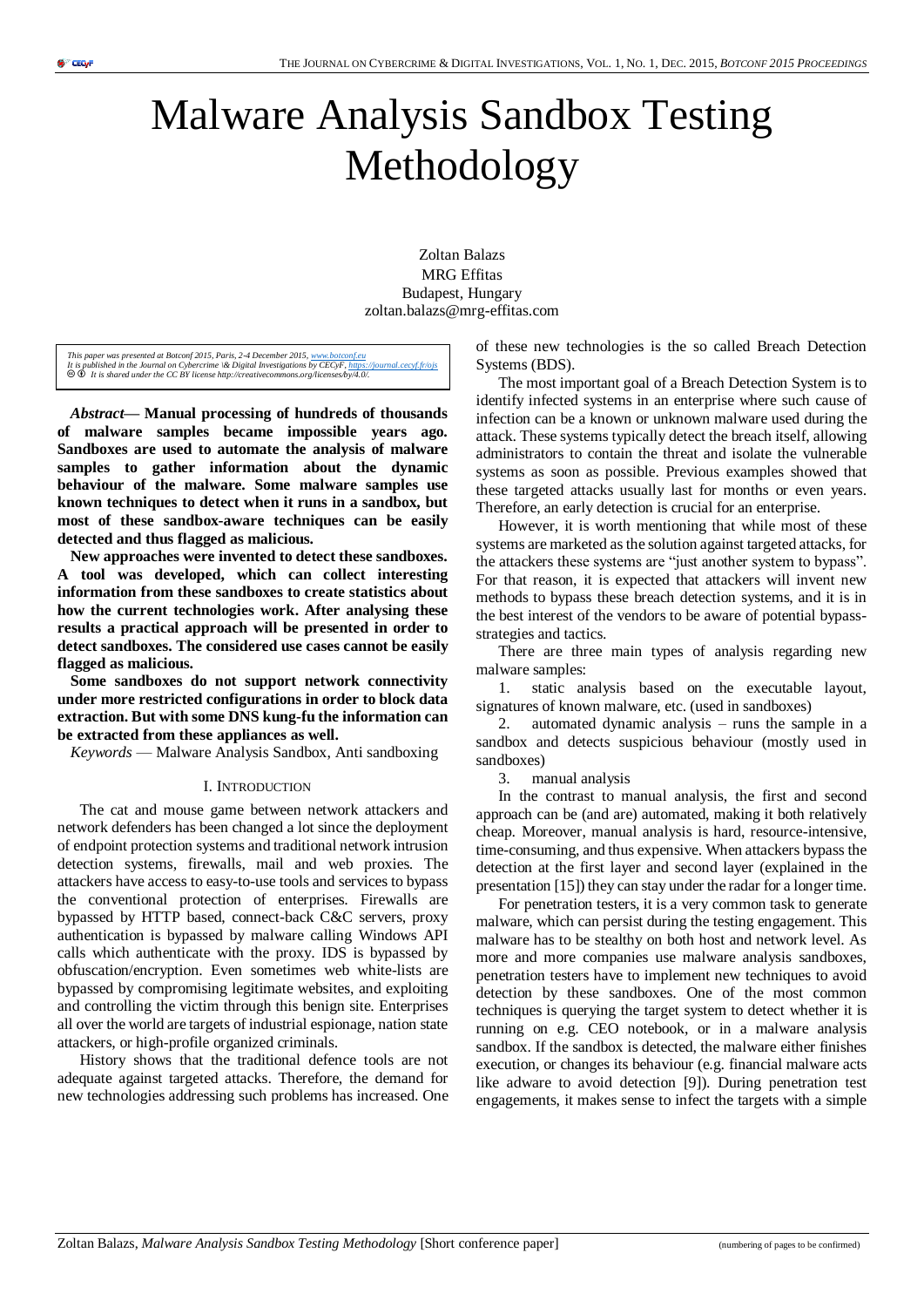malware. This malware can check the environment, and only infect intended victims with the real malware. By using this technique, the real malware can evade detection for a longer time.

For sandbox developers it is important to know the ways the sandbox can be detected, and either alert on these attempts, or fool the malware and emulate a real environment.

And last but not least, for potential buyers of malware analysis appliances it is important to test how well the sandbox hides its presence.

# II. BACKGROUND

Although not many malware use anti-sandbox techniques to evade detection, some of them do. The traditional anti-sandbox techniques include detection of virtualization, running processes, detection of debuggers, detection of hooked functions, injected DLLs, etc. Most of these checks can be easily flagged as malicious. Some advanced techniques are also known; detecting whether sleep functions are emulated, detection of network connectivity, mouse movement, etc.

But the traditional virtualization detection techniques can be detected, and the malware can be blocked.

Also, some traditional sandbox detection techniques (e.g. know sandbox Windows product ID's) can both be fooled and detected. For example, during the research, the following faked Windows product ID was found: 03DyM 03D 03DyM5G 03DyM

As product IDs contain numeric letters only, this is clearly a faked one. And while the sandbox detection was bypassed, the sample was flagged as malicious because it accessed the Windows Product ID.

# Virtualization detection

It is not a trivial task to hide the presence of virtualization from a malicious process [1]. Nevertheless, despite existing multiple available tools focused on hiding virtualization ([2], [3], [4], [5], [14]) how the virtualization can be hidden, there are always new ways to detect it by exploiting common mistakes.

#### Other anti-sandbox methods

Some anti-sandboxing techniques involve the protection of C&C servers by using IP blacklists and IP range blacklists. One such publicly available project is AVTracker ([6]). This is a common technique used by malware writers and exploit kit operators ([7]). Although this technique is usually very effective, there are some drawbacks, like when the C&C server IP is revealed and it cannot be used on previously unknown sandboxes. Additionally, if the malware analysis sandbox uses the same Internet connection as the regular users, it is not possible to make a distinction between real users and sandboxes based on the IP address only.

Other anti-sandboxing technique is to create resourceintensive tasks, like

• brute-force AES keys ([8])

multiple memory read-write operations ([10]), which are impossible to log or keep track.

#### III. THE SOLUTION

New techniques were invented that can detect the presence of a real user. By using DNS tunnelling techniques, or the report the tool can exfiltrate information from otherwise closed malware analysis appliances. These sandboxes usually try to obtain the IP of the domains related to the malware network activity; therefore, it is possible to leak out information from these closed sandboxes. For instance, if the DNS server for myhostname.com is controlled by a given administrator, and the malware performs a query to request the IP address for the "microsoftofficeisinstalled.myhostname.com" domain, it would, as consequence, leak information, i.e., Microsoft Office is installed on the environment where it was running.

Another possible way to extract information from the malware analysis sandbox is to read the report created by the sandbox and check the domain names the malware tried to contact to. For example information about the sandbox can be hidden in the filenames the tool creates, and these filenames are usually included in the report. The report can either be emailed to the attacker (typical for public sandboxes), or downloaded by someone who has access to the private malware analysis sandbox (not typical for low-budget attackers). If the domains contacted information is not available, the tool can create new files, and hide the information about the sandbox in the filenames.

The tool - sandbox tester - will collect all of the important available information from the sandboxes. Based on this data, statistics were created which are the best parameters to check for sandboxes. Based on this data interpretation, most effective techniques can be implemented in a malware and thus it is highly possible that the malware can evade even a previously unknown sandbox.

# Implementation of sandbox awareness

APT attackers use so-called validator style malware. This validator checks the environment, and only drops further (advanced) malware on the machine, when it is a validated target (and not a sandbox) (see [11]).

There are three layers where the sandbox-awareness can be implemented. Each layer has its own advantages and drawbacks. The decision can be implemented in the malware, on the C&C server (automatically) or on the C&C server (manual decision).

The following list summarizes the advantages and disadvantages based on where the decision is made:

Automated, in the malware:

Advantage: No information leak about C&C address

Disadvantage: Not everything can be implemented in this layer (e.g. screenshot analysis), or it is not effective to update the logic on the client (malware) side

#### Automated, on the C&C server:

Advantage: Almost every check can be implemented (e.g. IP/network based analysis)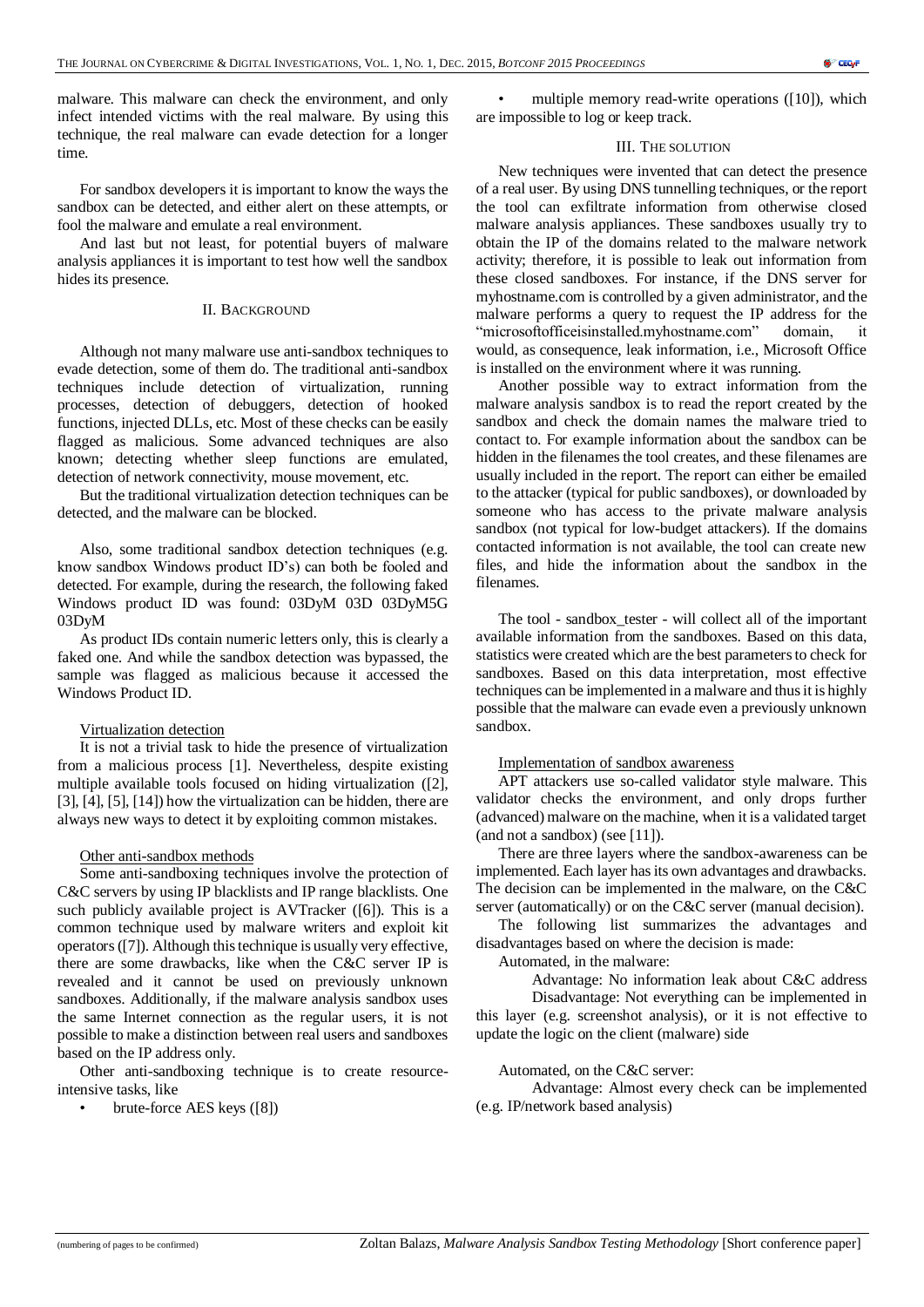Disadvantage: C&C server information leaked

Manually analyse results at the C&C server:

Advantage: Powerful (e.g. analyses desktop screenshot)

Disadvantage: Expensive

These validator-style malware samples follow the same logic of sandbox detection as mine – as the best approach is to implement all three layers, and terminate malware execution at the first detection.

#### The unsolvable problems

There are at least two problems which makes hiding the presence of the sandbox detection hard.

- The first problem is whether sleep calls are simulated or not. If sleep calls are simulated, it can be detected via two threads. The first thread makes some calculations while the second thread sleeps. In a normal environment the sleeping thread should finish execution later. If sleep is emulated, the sleeping thread will finish the execution sooner – and the simulation will be detected. If sleepcalls are not emulated, the malware can sleep for - e.g. - 30 minutes (or more hours), before starting any activity ([13]). In theory this method can be defeated with continuous sandboxing, but it complicates the malware analysis - e.g. - same malware using the same mutexes.
- The second problem is the network connection. Usually, when malware is dropped on normal targets, the target has Internet connection (either direct, or at least via web proxy). If the malware analysis sandbox allows HTTP traffic (directly or via proxy), information can be leaked from the sandbox. This information can be used to do a manual decision whether it is a sandbox or not (e.g. multiple screenshots during a whole day). If there is no HTTP connection at all, usually the attackers can decide not to infect the box, because it is either not important, or it is a sandbox. A third option is that sandboxes can emulate the network, but it can be detected as well. For example by downloading a known resource from an innocent website - e.g. favicon.ico, and compare the hash of the file with a known value ([12]).

#### The ultimate sandbox evasion

The following process can ensure that the real malware is not dropped into a malware analysis sandbox.

1. Drop a small, simple dropper (validator)

2. Dropper phones back to validator C&C (e.g. once daily, when user activity is detected)

3. C&C always answers with a new random string (only one per day per session)

4. New C&C calls should include the latest random string to receive new ones

5. Only drops the real malware when it receives the correct new string for days (or weeks)

With this technique the automated analysis can be usually evaded (even continuous sandboxing), because most sandboxes don't have the resources to run a sample for weeks, or to save the last state and restore it daily. This can make manual analysis tedious as well - except when the real malware is dropped and the sample is found via forensics analysis.

#### IV. TEST CASES

Following is a non-complete list of tests made by the tool:

Windows product  $ID - is$  it a known sandbox product ID? Or a faked one including alphabetic letters?

• Hard Disk Type, layout – is HDD less than 20 GBytes?

• Hardware layout (processor, memory, motherboard, BIOS, network cards) – is it running with 256 Mbyte of memory? Is this a Qemu? Is the MAC address known for Virtualbox?

 $CPU$  architecture – is  $CPU$  type Intel XEON while attacking a workstation?

 $CPU$  architecture  $-1$  processor, 1 core only dedicated to the OS?

• Windows settings (installation date, version, current  $time$ ) – e.g. is the current time on the OS years behind the real current time?

System uptime  $-2$  years, 145 Days, 5 Hours, 3 Minutes, 11 Seconds for a desktop? Or only 1 minute?

• Installed programs – is Debugging Tools for Windows x86 installed?

Running processes – eg. is cwsandbox.exe running?

• Malware executable name – has the executable renamed to sample01, virus02 or malware03?

Screen resolution – is it  $640x480$ ? Or  $800x600$ ?

Username, computer name, domain  $-$  in a targeted attack, attackers might know the Windows domain name, and only allow running if the domain is detected.

• Number of files modified in the previous week in the user profile – less than one? Not a very typical Windows user.

• Types, number of user files (desktop, documents, pictures folder) – missing selfies in the picture folder?

Registry artifacts of user activity – recently opened files

• Available network shares – no network shares in a corporate environment?

- Ability to click on message window
- Local ports opened is port 445 closed?
- Hooks installed  $-$  is deletefilew hooked?

Sleep emulated

 $HTTP$  connection is available – if the malware can't

access the Internet, it is either a sandbox or an airgapped target Mouse movement  $-$  how many miles has the mouse

moved in the last week? • Printers installed – everybody has a printer! Except sandboxes …

• USB flash drives used – no USB flash drives used, ever?

Machine name  $-$  is the machine named winxp\_maltest?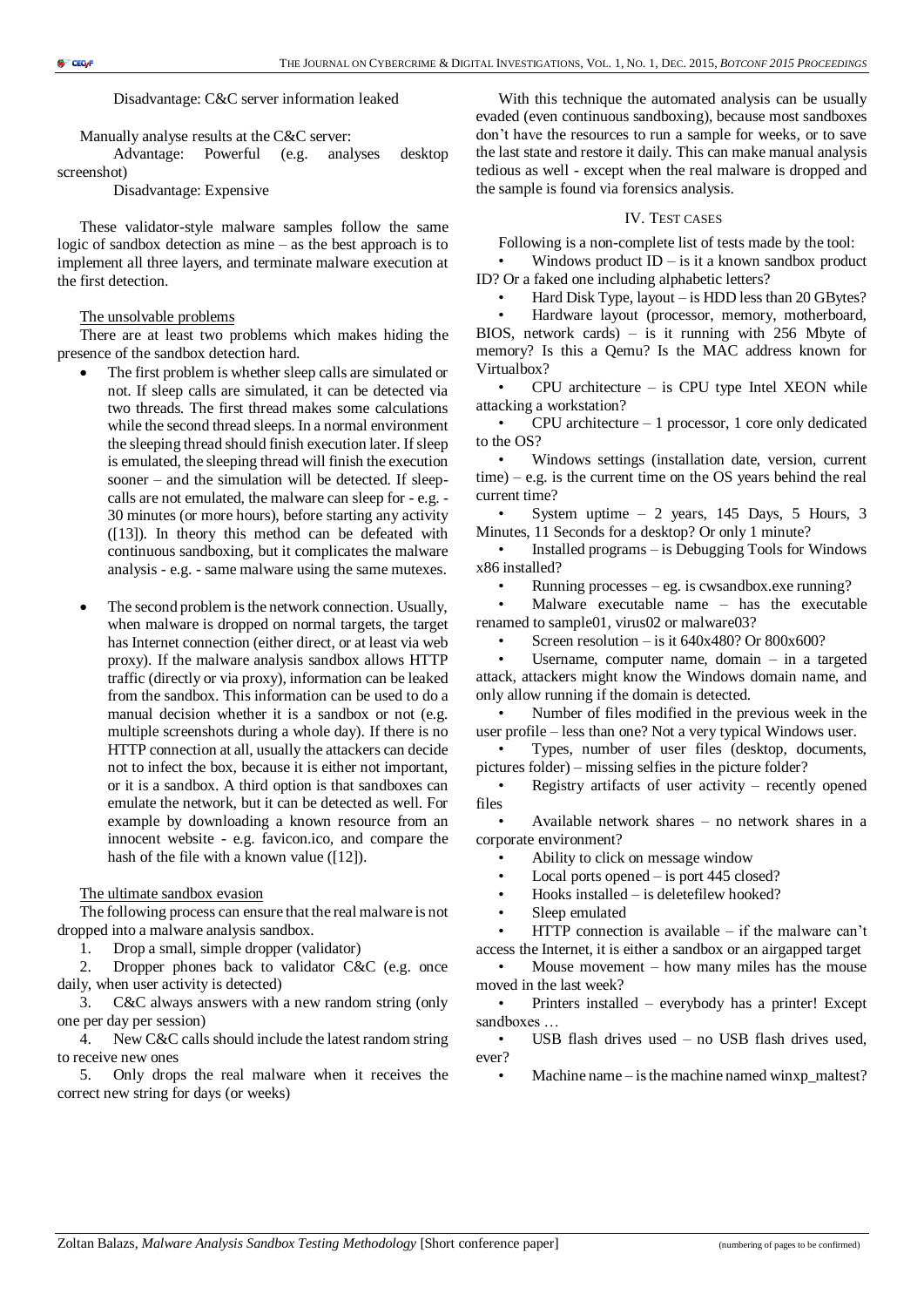Screenshot – this is how a normal user desktop looks like



Architectural overview of the proposed solution